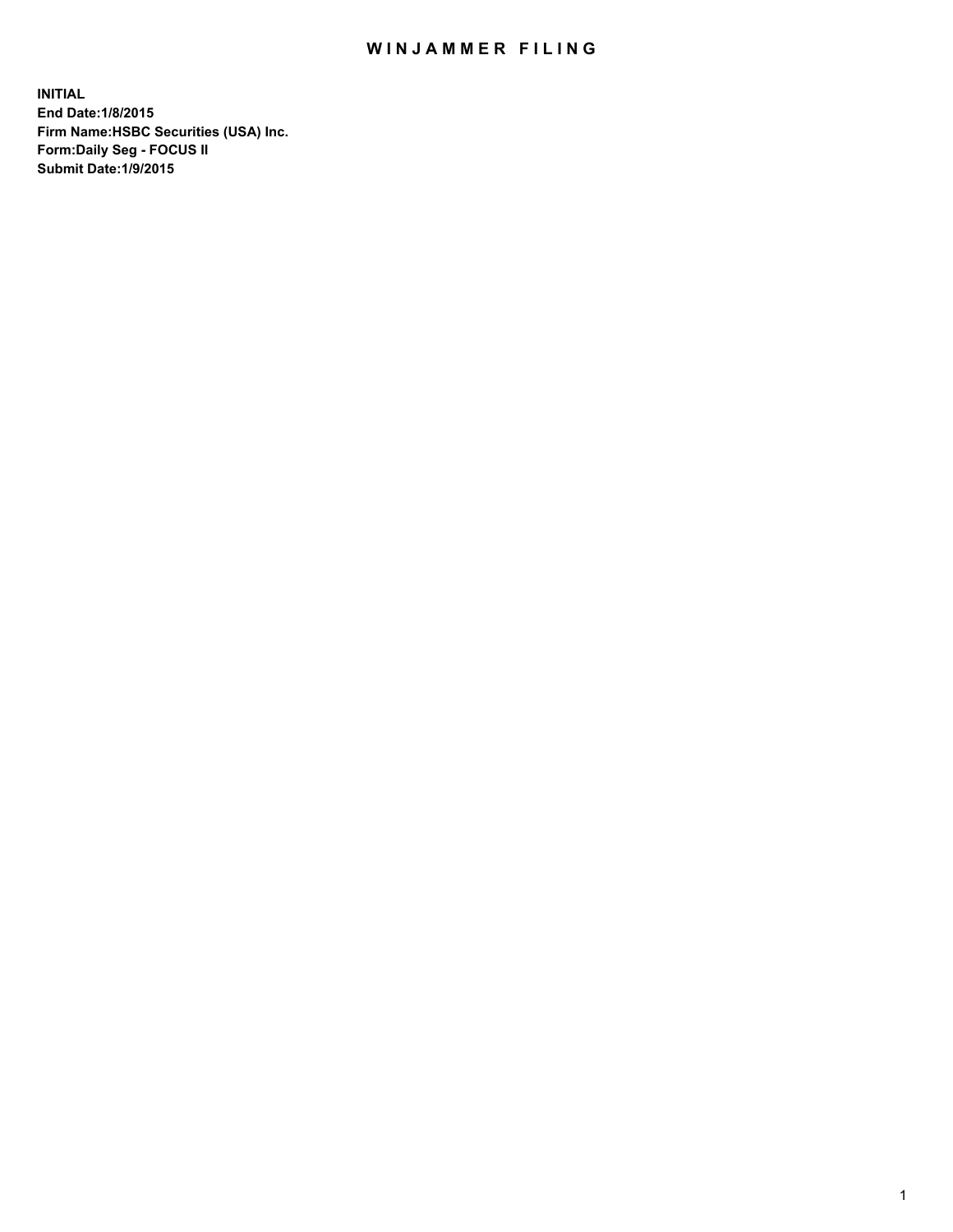## **INITIAL End Date:1/8/2015 Firm Name:HSBC Securities (USA) Inc. Form:Daily Seg - FOCUS II Submit Date:1/9/2015 Daily Segregation - Cover Page**

| Name of Company<br><b>Contact Name</b><br><b>Contact Phone Number</b><br><b>Contact Email Address</b>                                                                                                                                                                                                                         | <b>HSBC Securities (USA) Inc.</b><br>Steven richardson<br>212-525-6445<br>steven.richardson@us.hsbc.com |
|-------------------------------------------------------------------------------------------------------------------------------------------------------------------------------------------------------------------------------------------------------------------------------------------------------------------------------|---------------------------------------------------------------------------------------------------------|
| FCM's Customer Segregated Funds Residual Interest Target (choose one):<br>a. Minimum dollar amount: ; or<br>b. Minimum percentage of customer segregated funds required:% ; or<br>c. Dollar amount range between: and; or<br>d. Percentage range of customer segregated funds required between: % and %.                      | 50,000,000<br>0 <sub>0</sub><br>00                                                                      |
| FCM's Customer Secured Amount Funds Residual Interest Target (choose one):<br>a. Minimum dollar amount: ; or<br>b. Minimum percentage of customer secured funds required:%; or<br>c. Dollar amount range between: and; or<br>d. Percentage range of customer secured funds required between: % and %.                         | 10,000,000<br>00<br>00                                                                                  |
| FCM's Cleared Swaps Customer Collateral Residual Interest Target (choose one):<br>a. Minimum dollar amount: ; or<br>b. Minimum percentage of cleared swaps customer collateral required:%; or<br>c. Dollar amount range between: and; or<br>d. Percentage range of cleared swaps customer collateral required between:% and%. | 30,000,000<br>0 <sub>0</sub><br>00                                                                      |

Attach supporting documents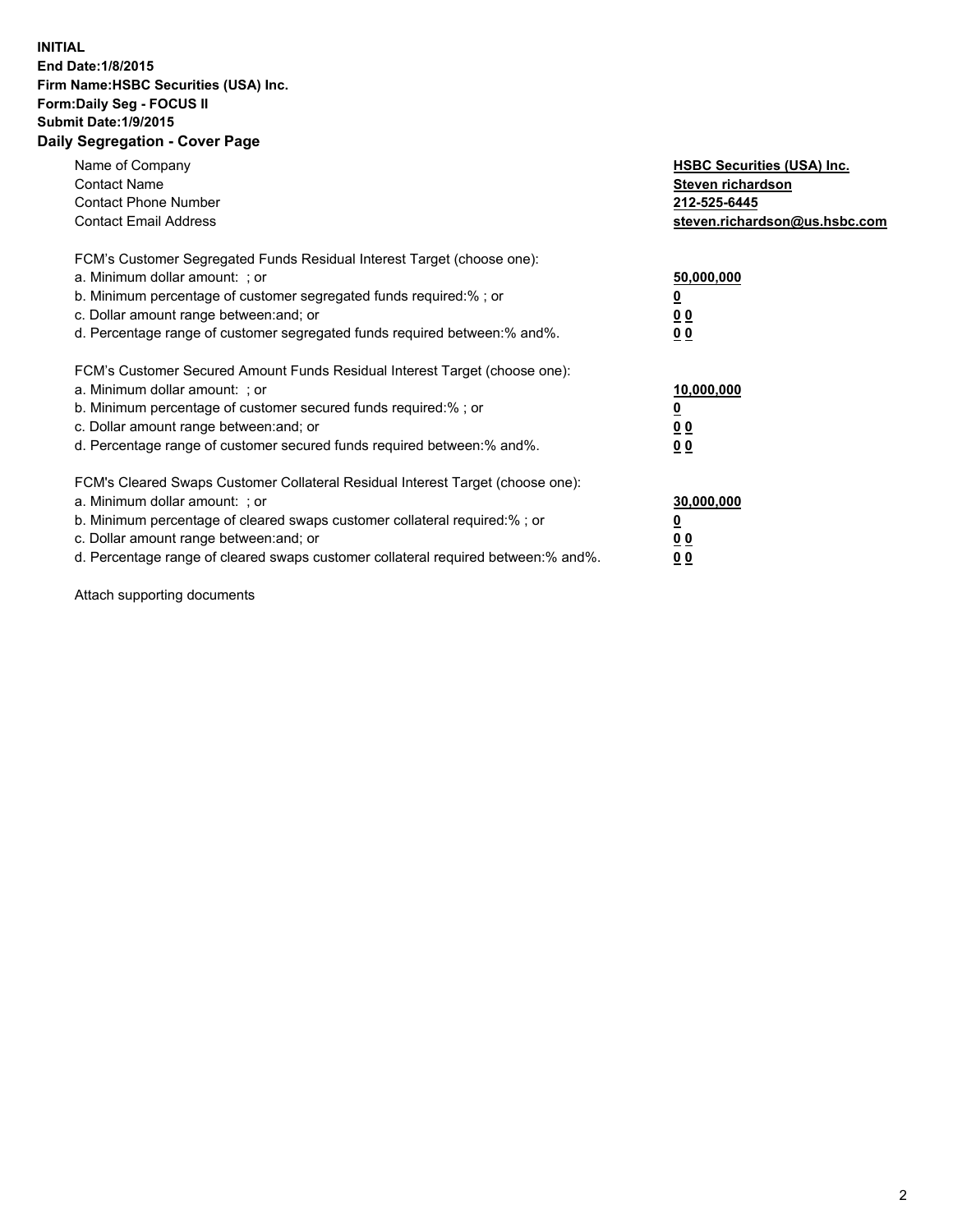**INITIAL End Date:1/8/2015 Firm Name:HSBC Securities (USA) Inc. Form:Daily Seg - FOCUS II Submit Date:1/9/2015 Daily Segregation - Secured Amounts** Foreign Futures and Foreign Options Secured Amounts Amount required to be set aside pursuant to law, rule or regulation of a foreign government or a rule of a self-regulatory organization authorized thereunder **0** [7305] 1. Net ledger balance - Foreign Futures and Foreign Option Trading - All Customers A. Cash **82,028,278** [7315] B. Securities (at market) **38,626,860** [7317] 2. Net unrealized profit (loss) in open futures contracts traded on a foreign board of trade **17,963,434** [7325] 3. Exchange traded options a. Market value of open option contracts purchased on a foreign board of trade **0** [7335] b. Market value of open contracts granted (sold) on a foreign board of trade **0** [7337] 4. Net equity (deficit) (add lines 1. 2. and 3.) **138,618,572** [7345] 5. Account liquidating to a deficit and account with a debit balances - gross amount **1,030,696** [7351] Less: amount offset by customer owned securities **-1,030,577** [7352] **119** [7354] 6. Amount required to be set aside as the secured amount - Net Liquidating Equity Method (add lines 4 and 5) **138,618,691** [7355] 7. Greater of amount required to be set aside pursuant to foreign jurisdiction (above) or line 6. **138,618,690** [7360] FUNDS DEPOSITED IN SEPARATE REGULATION 30.7 ACCOUNTS 1. Cash in banks A. Banks located in the United States **28,182,580** [7500] B. Other banks qualified under Regulation 30.7 **0** [7520] **28,182,580** [7530] 2. Securities A. In safekeeping with banks located in the United States **83,626,860** [7540] B. In safekeeping with other banks qualified under Regulation 30.7 **0** [7560] **83,626,860** [7570] 3. Equities with registered futures commission merchants A. Cash **0** [7580] B. Securities **0** [7590] C. Unrealized gain (loss) on open futures contracts **0** [7600] D. Value of long option contracts **0** [7610] E. Value of short option contracts **0** [7615] **0** [7620] 4. Amounts held by clearing organizations of foreign boards of trade A. Cash **0** [7640] B. Securities **0** [7650] C. Amount due to (from) clearing organization - daily variation **0** [7660] D. Value of long option contracts **0** [7670] E. Value of short option contracts **0** [7675] **0** [7680] 5. Amounts held by members of foreign boards of trade A. Cash **55,300,132** [7700] B. Securities **0** [7710] C. Unrealized gain (loss) on open futures contracts **17,963,434** [7720] D. Value of long option contracts **0** [7730] E. Value of short option contracts **0** [7735] **73,263,566** [7740] 6. Amounts with other depositories designated by a foreign board of trade **0** [7760] 7. Segregated funds on hand **0** [7765] 8. Total funds in separate section 30.7 accounts **185,073,006** [7770] 9. Excess (deficiency) Set Aside for Secured Amount (subtract line 7 Secured Statement Page 1 from Line 8) **46,454,316** [7380] 10. Management Target Amount for Excess funds in separate section 30.7 accounts **29,739,096** [7780] 11. Excess (deficiency) funds in separate 30.7 accounts over (under) Management Target **16,715,220** [7785]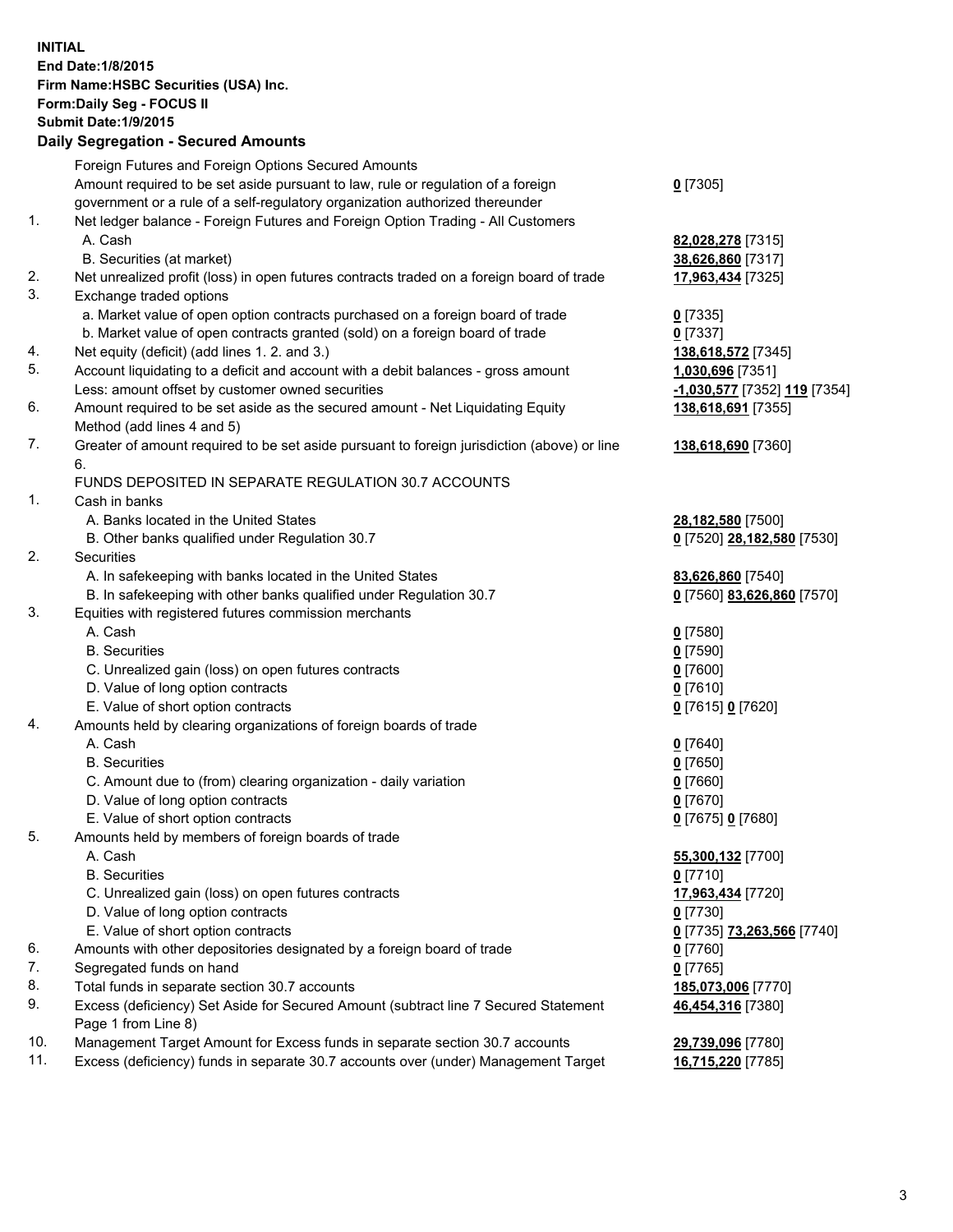| <b>INITIAL</b>                                             | End Date: 1/8/2015<br>Firm Name: HSBC Securities (USA) Inc.                                                   |                              |  |  |
|------------------------------------------------------------|---------------------------------------------------------------------------------------------------------------|------------------------------|--|--|
| Form: Daily Seg - FOCUS II<br><b>Submit Date: 1/9/2015</b> |                                                                                                               |                              |  |  |
|                                                            | Daily Segregation - Segregation Statement                                                                     |                              |  |  |
|                                                            |                                                                                                               |                              |  |  |
|                                                            | SEGREGATION REQUIREMENTS(Section 4d(2) of the CEAct)                                                          |                              |  |  |
| 1.                                                         | Net ledger balance                                                                                            |                              |  |  |
|                                                            | A. Cash                                                                                                       | 359,324,020 [7010]           |  |  |
|                                                            | B. Securities (at market)                                                                                     | 570,793,744 [7020]           |  |  |
| 2.<br>3.                                                   | Net unrealized profit (loss) in open futures contracts traded on a contract market<br>Exchange traded options | 197,574,877 [7030]           |  |  |
|                                                            | A. Add market value of open option contracts purchased on a contract market                                   | 107,805,910 [7032]           |  |  |
|                                                            | B. Deduct market value of open option contracts granted (sold) on a contract market                           | -9,896,954 [7033]            |  |  |
| 4.                                                         | Net equity (deficit) (add lines 1, 2 and 3)                                                                   | 1,225,601,597 [7040]         |  |  |
| 5.                                                         | Accounts liquidating to a deficit and accounts with                                                           |                              |  |  |
|                                                            | debit balances - gross amount                                                                                 | 7,023,656 [7045]             |  |  |
|                                                            | Less: amount offset by customer securities                                                                    | -7,023,295 [7047] 361 [7050] |  |  |
| 6.                                                         | Amount required to be segregated (add lines 4 and 5)                                                          | 1,225,601,958 [7060]         |  |  |
|                                                            | FUNDS IN SEGREGATED ACCOUNTS                                                                                  |                              |  |  |
| 7.                                                         | Deposited in segregated funds bank accounts                                                                   |                              |  |  |
|                                                            | A. Cash                                                                                                       | 83,815,465 [7070]            |  |  |
|                                                            | B. Securities representing investments of customers' funds (at market)                                        | $0$ [7080]                   |  |  |
|                                                            | C. Securities held for particular customers or option customers in lieu of cash (at<br>market)                | 69,058,730 [7090]            |  |  |
| 8.                                                         | Margins on deposit with derivatives clearing organizations of contract markets                                |                              |  |  |
|                                                            | A. Cash                                                                                                       | 240,900,651 [7100]           |  |  |
|                                                            | B. Securities representing investments of customers' funds (at market)                                        | 280,206,487 [7110]           |  |  |
|                                                            | C. Securities held for particular customers or option customers in lieu of cash (at<br>market)                | 501,735,014 [7120]           |  |  |
| 9.                                                         | Net settlement from (to) derivatives clearing organizations of contract markets                               | 29,638,786 [7130]            |  |  |
| 10.                                                        | Exchange traded options                                                                                       |                              |  |  |
|                                                            | A. Value of open long option contracts                                                                        | 107,805,910 [7132]           |  |  |
|                                                            | B. Value of open short option contracts                                                                       | -9,896,954 [7133]            |  |  |
| 11.                                                        | Net equities with other FCMs                                                                                  |                              |  |  |
|                                                            | A. Net liquidating equity                                                                                     | 25,374,129 [7140]            |  |  |
|                                                            | B. Securities representing investments of customers' funds (at market)                                        | 0 [7160]                     |  |  |
|                                                            | C. Securities held for particular customers or option customers in lieu of cash (at<br>market)                | $0$ [7170]                   |  |  |
| 12.                                                        | Segregated funds on hand                                                                                      | $0$ [7150]                   |  |  |
| 13.                                                        | Total amount in segregation (add lines 7 through 12)                                                          | 1,328,638,218 [7180]         |  |  |
| 14.                                                        | Excess (deficiency) funds in segregation (subtract line 6 from line 13)                                       | 103,036,260 [7190]           |  |  |
| 15.                                                        | Management Target Amount for Excess funds in segregation                                                      | 50,000,000 [7194]            |  |  |
| 16.                                                        | Excess (deficiency) funds in segregation over (under) Management Target Amount                                | 53,036,260 [7198]            |  |  |

16. Excess (deficiency) funds in segregation over (under) Management Target Amount Excess